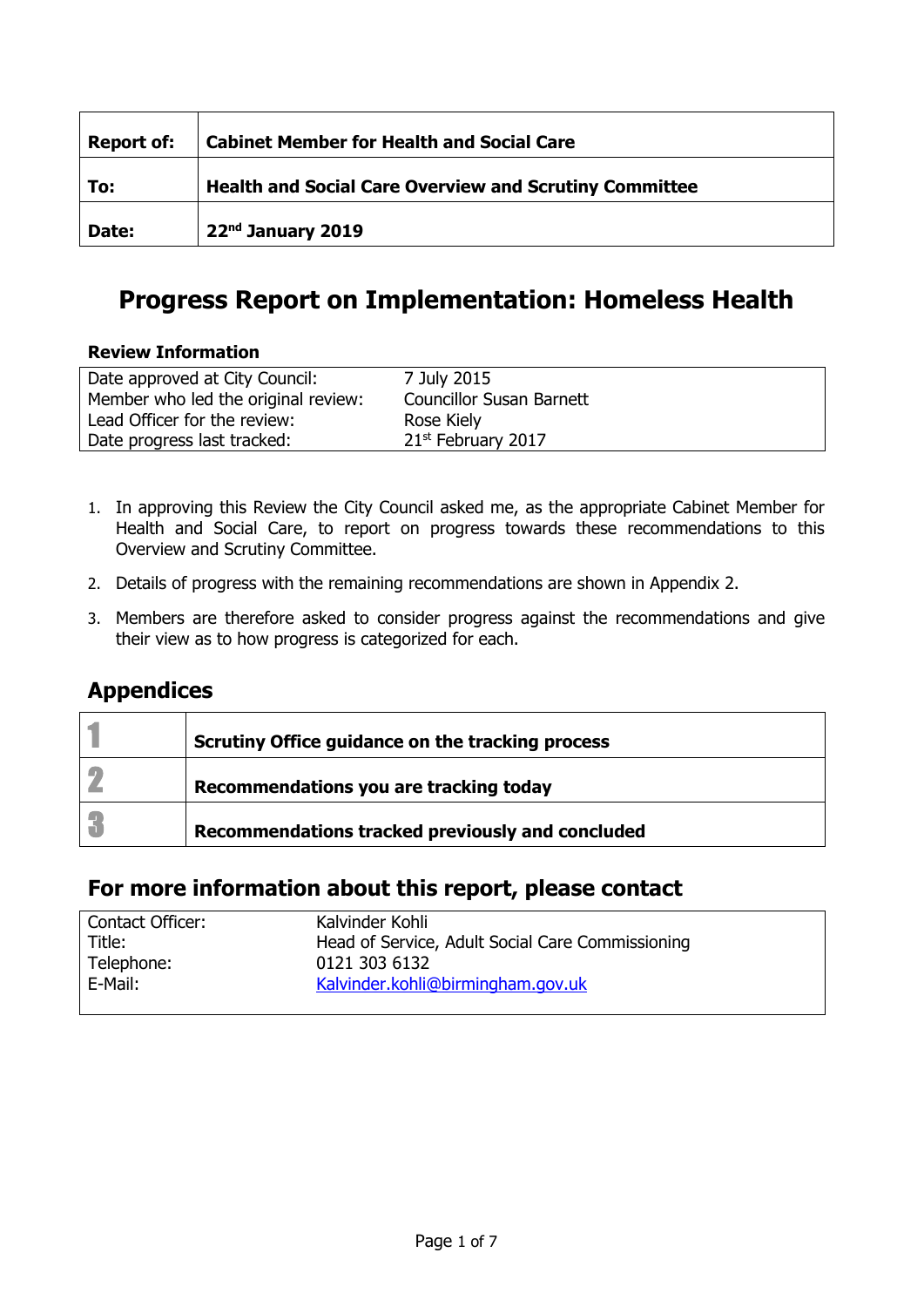## **Appendix : The Tracking Process**

In making its assessment, the Committee may wish to consider:

- What progress/ key actions have been made against each recommendation?
- Are these actions pertinent to the measures required in the recommendation?
- Have the actions been undertaken within the time scale allocated?
- Are there any matters in the recommendation where progress is outstanding?
- Is the Committee satisfied that sufficient progress has been made and that the recommendation has been achieved?

| <b>Category</b>                                   | <b>Criteria</b>                                                                                                                                                                                                                                                     |
|---------------------------------------------------|---------------------------------------------------------------------------------------------------------------------------------------------------------------------------------------------------------------------------------------------------------------------|
| 1: Achieved (Fully)                               | The evidence provided shows that the recommendation has been fully<br>implemented within the timescale specified.                                                                                                                                                   |
| 2: Achieved (Late)                                | The evidence provided shows that the recommendation has been fully<br>implemented but not within the timescale specified.                                                                                                                                           |
| <b>3: Not Achieved</b><br>(Progress Made)         | The evidence provided shows that the recommendation has not been<br>fully achieved, but there has been significant progress made towards<br>full achievement.<br>An anticipated date by which the recommendation is expected to<br>become achieved must be advised. |
| <b>4: Not Achieved</b><br>(Obstacle)              | The evidence provided shows that the recommendation has not been<br>fully achieved, but all possible action has been taken. Outstanding<br>actions are prevented by obstacles beyond the control of the Council<br>(such as passage of enabling legislation).       |
| <b>5: Not Achieved</b><br>(Insufficient Progress) | The evidence provided shows that the recommendation has not been<br>fully achieved and there has been insufficient progress made towards<br>full achievement.<br>An anticipated date by which the recommendation is expected to<br>become achieved must be advised. |
| 6: In Progress                                    | It is not appropriate to monitor achievement of the recommendation at<br>this time because the timescale specified has not yet expired.                                                                                                                             |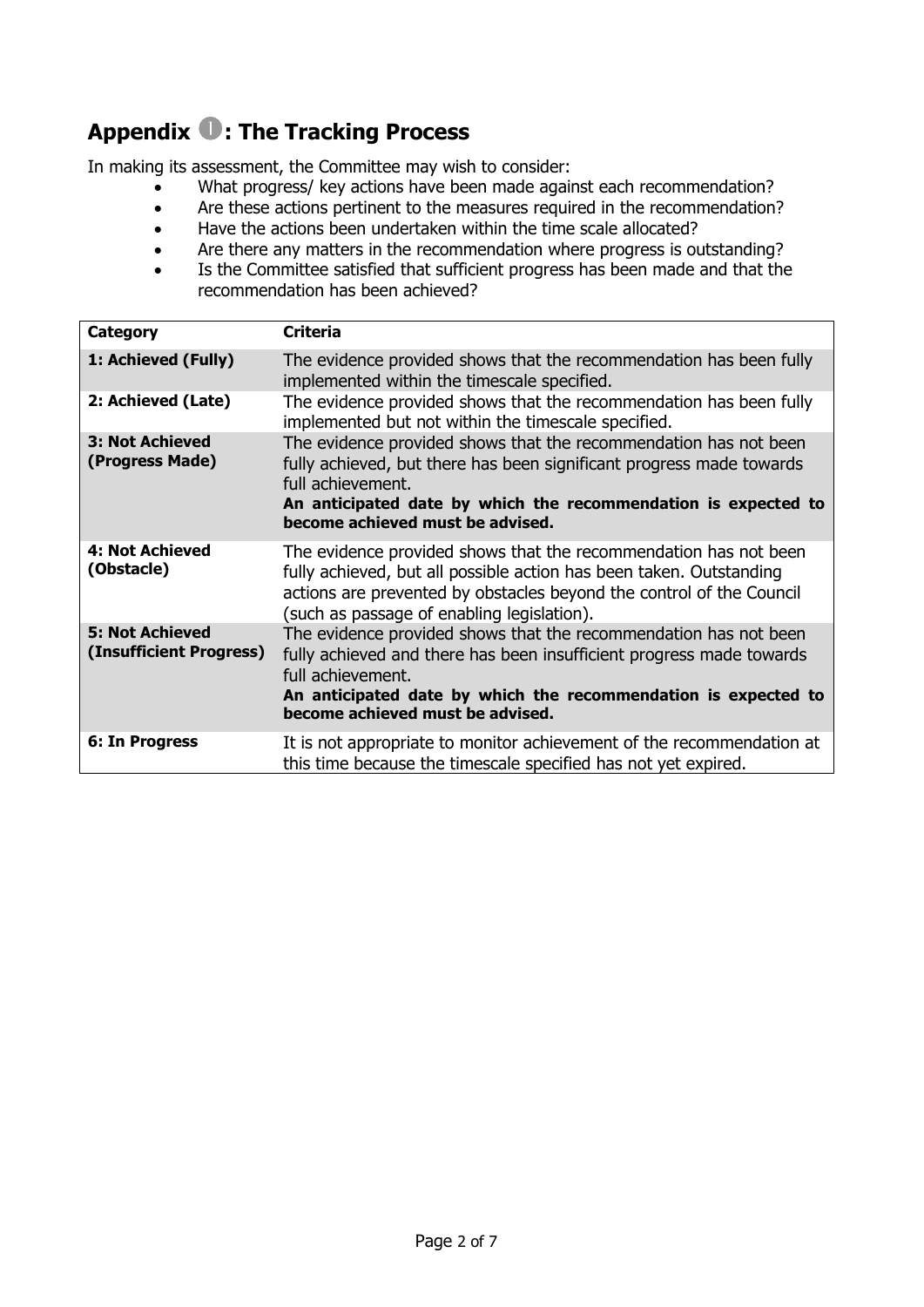#### **The Tracking Process**

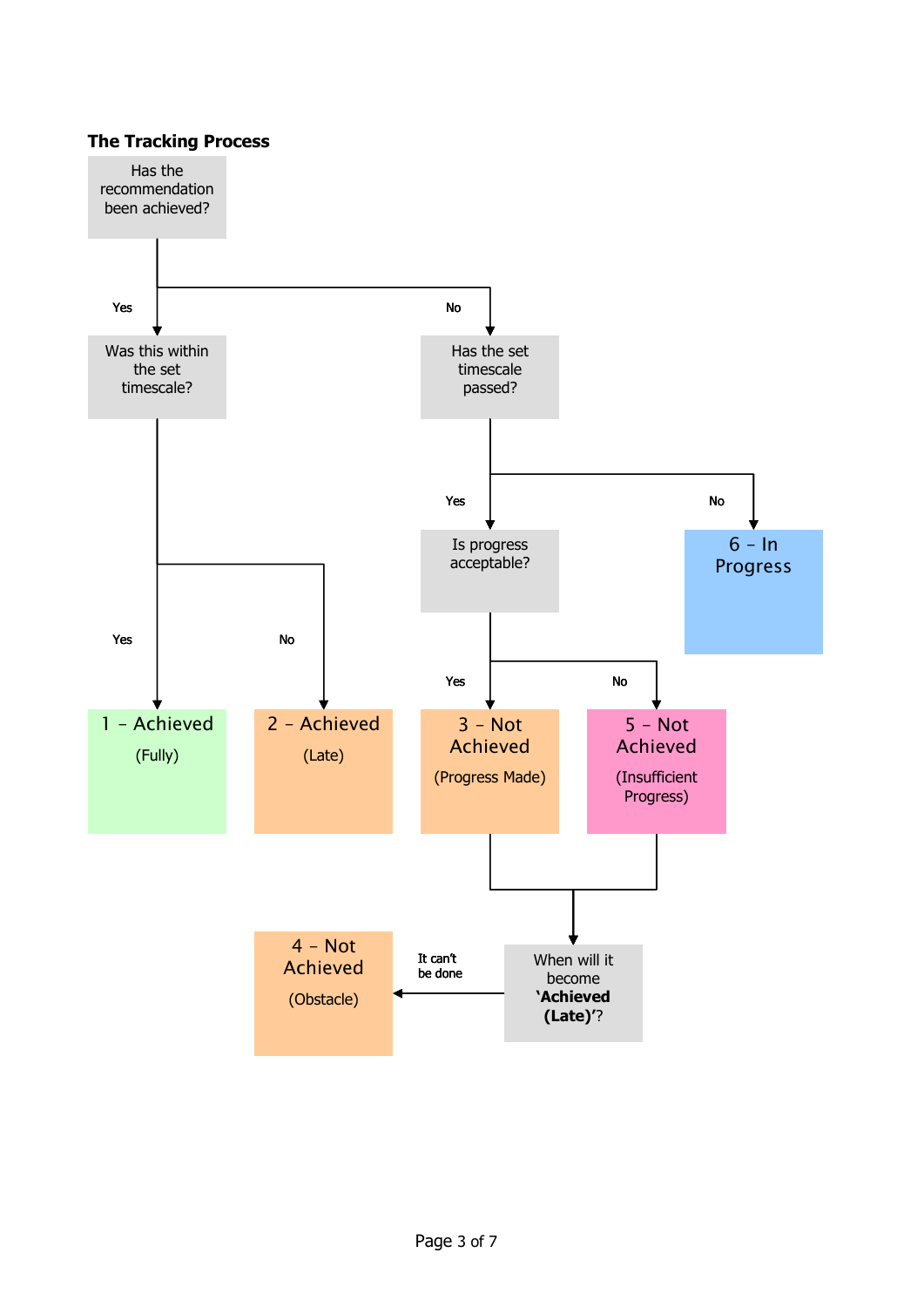## **Appendix : Progress with Recommendations**

| No.                                                                                                                                                                                                                                                                                                                                               | <b>Recommendation</b>                                                                                                                                                                                                                                                                                                                                   | <b>Responsibility</b>                                  | <b>Original Date</b>  | <b>Cabinet Member's</b> |
|---------------------------------------------------------------------------------------------------------------------------------------------------------------------------------------------------------------------------------------------------------------------------------------------------------------------------------------------------|---------------------------------------------------------------------------------------------------------------------------------------------------------------------------------------------------------------------------------------------------------------------------------------------------------------------------------------------------------|--------------------------------------------------------|-----------------------|-------------------------|
|                                                                                                                                                                                                                                                                                                                                                   |                                                                                                                                                                                                                                                                                                                                                         |                                                        | <b>For Completion</b> | Assessment              |
| <b>R04</b>                                                                                                                                                                                                                                                                                                                                        | That services should be commissioned in a<br>joined up way wherever possible,<br>specifically when commissioning services for<br>people with a dual diagnosis of either:<br>1. mental health and substance<br>misuse or<br>2. people with alcohol problems who<br>also suffer from dementia,<br>where there is currently a gap in service<br>provision. | Cabinet Member for<br><b>Health and Social</b><br>Care | 31 January 2016       | 2                       |
|                                                                                                                                                                                                                                                                                                                                                   | Evidence of Progress (and Anticipated Completion Date if 'Not Achieved')                                                                                                                                                                                                                                                                                |                                                        |                       |                         |
| A dual diagnosis protocol was put in place at the commencement of the CGL contract by the BSMHFT. This protocol<br>was reviewed by CGL and a revised protocol approved by CGL and the BSMHFT in place and being adhered to.<br>Substance Misuse Commissioners will review the effectiveness of the Protocol to ensure it is effectively embedded. |                                                                                                                                                                                                                                                                                                                                                         |                                                        |                       |                         |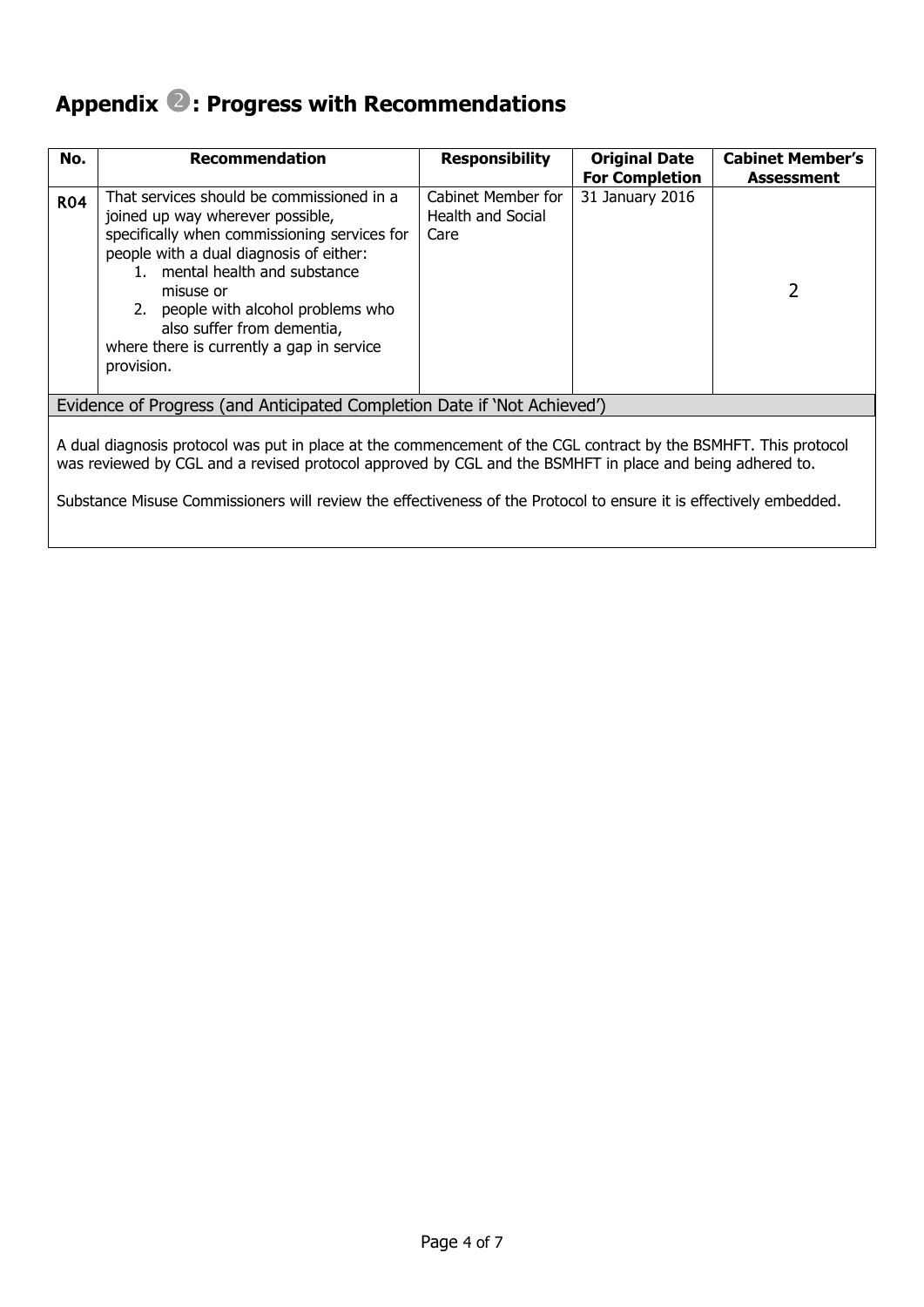| <b>R06</b> |                                                                          | That a forum or other appropriate                                 | Cabinet Member for | 31 March 2016 |                |  |
|------------|--------------------------------------------------------------------------|-------------------------------------------------------------------|--------------------|---------------|----------------|--|
|            |                                                                          | mechanism be established between HM                               | Health and Social  |               |                |  |
|            |                                                                          | Prison Birmingham and Birmingham City                             | Care               |               |                |  |
|            |                                                                          | Council to facilitate more joined up working                      |                    |               |                |  |
|            |                                                                          | with prisons and the probation services to                        | Cabinet Member for |               |                |  |
|            |                                                                          | provide improved pathways between prison                          | Neighbourhood      |               |                |  |
|            |                                                                          | and the general community with a view to:                         | Management and     |               |                |  |
|            |                                                                          | 1. Linking prison healthcare provision                            | Homes              |               |                |  |
|            |                                                                          | better to wider community                                         |                    |               |                |  |
|            |                                                                          | healthcare services on release from                               |                    |               |                |  |
|            |                                                                          | prison in particular for prisoners                                |                    |               |                |  |
|            |                                                                          | with serious mental health, drug                                  |                    |               |                |  |
|            |                                                                          | and/or alcohol problems;                                          |                    |               |                |  |
|            |                                                                          | 2. Supporting prisoners into                                      |                    |               |                |  |
|            |                                                                          | appropriate accommodation before                                  |                    |               | $\overline{2}$ |  |
|            |                                                                          | and after discharge from prison;                                  |                    |               |                |  |
|            | 3.                                                                       | Prioritising appropriate                                          |                    |               |                |  |
|            |                                                                          | accommodation for homeless                                        |                    |               |                |  |
|            |                                                                          | women in contact with the criminal                                |                    |               |                |  |
|            |                                                                          | justice system.                                                   |                    |               |                |  |
|            |                                                                          | 4. Supporting prisoners to link into the                          |                    |               |                |  |
|            |                                                                          | benefit system before and after                                   |                    |               |                |  |
|            | 5.                                                                       | release from prison.                                              |                    |               |                |  |
|            |                                                                          | Providing/sharing information about                               |                    |               |                |  |
|            |                                                                          | services available in the community                               |                    |               |                |  |
|            |                                                                          | to facilitate improved pathways<br>between prison and the general |                    |               |                |  |
|            |                                                                          |                                                                   |                    |               |                |  |
|            |                                                                          | community.                                                        |                    |               |                |  |
|            | Evidence of Progress (and Anticipated Completion Date if 'Not Achieved') |                                                                   |                    |               |                |  |

Evidence of Progress (and Anticipated Completion Date if 'Not Achieved') Birmingham is looking to use the Youth Justice Accommodation Pathway developed by St Basils and adapt it across a wider offender cohort.

Discussions have taken place with the National Offender Management Service to ensure that homelessness and the need to ensure appropriate pathways for offenders are a key feature in their reducing reoffending strategies and plans.

BCC officers inform this agenda through being a member of the regional offender accommodation group.

National Probation Service and the Community Rehabilitation Company are a part of the Homelessness Partnership Board.

The Homelessness Reduction Act draft Code of Guidance includes a whole chapter on Offender Pathways and Criminal Justice Agencies are part of the Stakeholder Group to ensure effective implementation.

A draft protocol has been developed by CRC to ensure planned pathways into accommodation upon prison discharge which will include tenancy readiness, benefit access and awareness of services in the community

In addition there is a mental health prison in reach team who will support individuals upon discharge into appropriate pathways of care.

#### **Update**

The Pathway work for the offender's client groups has commenced as part of the delivery of the Homelessness Prevention Strategy Action Plan. This has been through dialogue with the National Probation Service and Community Rehabilitation Company. The timeline for the commissioned elements of the new services has commenced. The mobilisation of the new services will commence November 2019.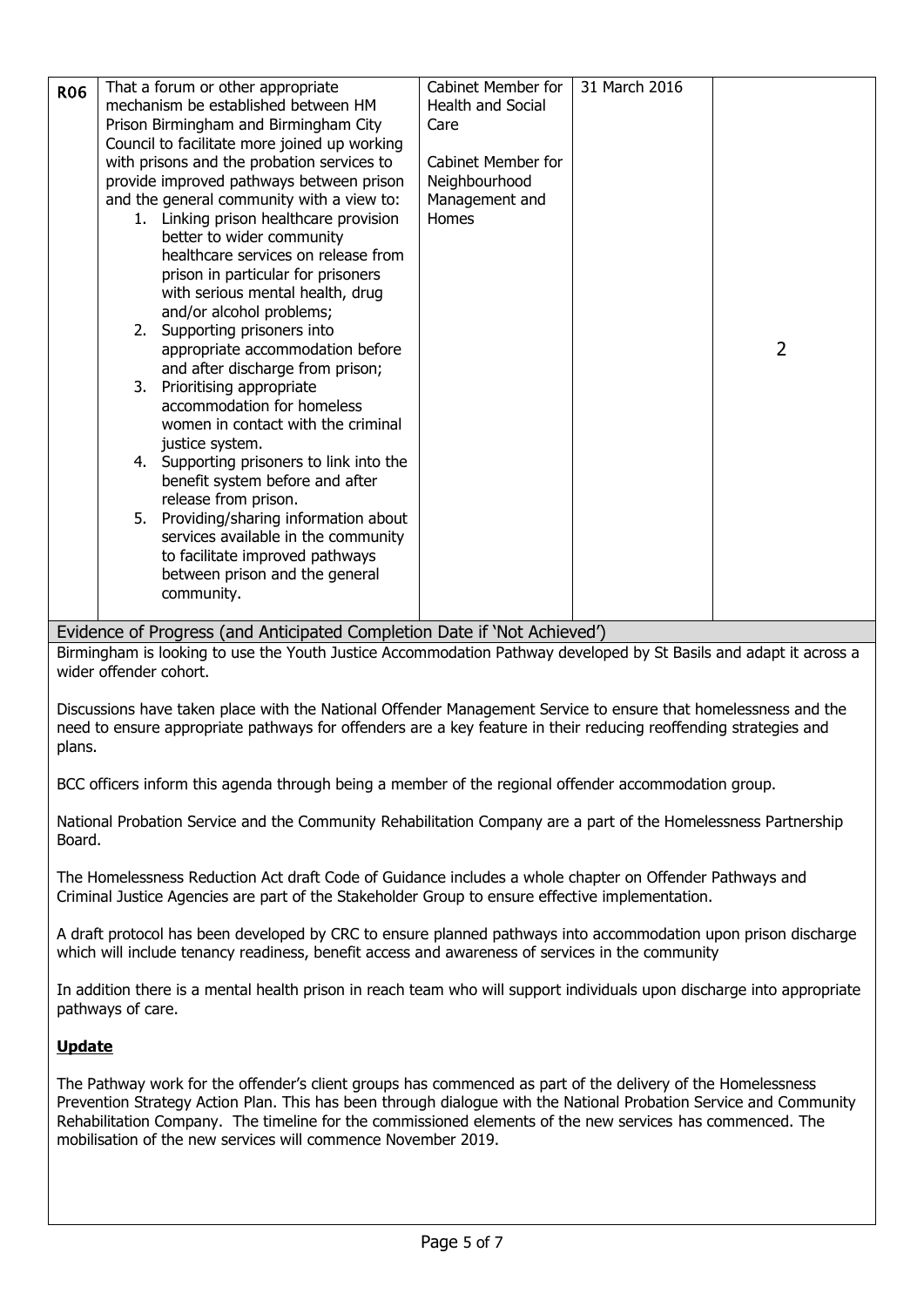## **Appendix : Concluded Recommendations**

# These recommendations have been tracked previously and concluded. They are presented here for information only.

| No.        | <b>Recommendation</b>                                                                                                                                                                                                                                                                                                                                                                                                                                                                                                                                                                                                                                                                              | <b>Responsibility</b>                                                                                                                                                                   | <b>Date</b><br><b>Concluded by</b><br><b>Overview and</b><br><b>Scrutiny</b><br><b>Committee</b>                                                                                                      | <b>Tracking</b><br><b>Assessment</b> |
|------------|----------------------------------------------------------------------------------------------------------------------------------------------------------------------------------------------------------------------------------------------------------------------------------------------------------------------------------------------------------------------------------------------------------------------------------------------------------------------------------------------------------------------------------------------------------------------------------------------------------------------------------------------------------------------------------------------------|-----------------------------------------------------------------------------------------------------------------------------------------------------------------------------------------|-------------------------------------------------------------------------------------------------------------------------------------------------------------------------------------------------------|--------------------------------------|
| <b>R01</b> | That potential locations in the city centre be<br>explored to find the most suitable venue which can<br>be made available to be used as a central point<br>where homeless people can go to access<br>information, advice and support on<br>accommodation, benefits (including accessing a<br>computer to start the process of registering to<br>make a claim) and be referred to available health<br>services without needing to make an appointment<br>or travel to one of the customer service centres.                                                                                                                                                                                          | <b>Cabinet Member for</b><br>Neighbourhood<br>Management and<br>Homes<br><b>Cabinet Member for</b><br><b>Health and Social</b><br>Care as Chair of the<br>Health and<br>Wellbeing Board | 30 September<br>2015 for final<br>version of<br>Welfare<br>Specification<br>and new<br>service to start<br>1 April 2016.<br>31 July 2015<br>for remodelled<br><b>Housing Advice</b><br>Centre Options | 1                                    |
| <b>R02</b> | That the three Birmingham Clinical Commissioning<br>Groups should explore:<br>1. How they can make it easier for homeless<br>people to register with a GP even if they<br>are only temporarily residing in an area and<br>have a permanent address elsewhere or<br>have no permanent address.<br>How homeless people can be facilitated to<br>2.<br>maintain registration on a GP list once they<br>have registered even if, due to the<br>transient nature of their lifestyle, they<br>subsequently move out of that area.                                                                                                                                                                        | <b>Birmingham Cross</b><br>City, Birmingham<br>South Central and<br>Sandwell and West<br>Birmingham Clinical<br>Commissioning<br>Groups                                                 | 31 March 2016<br>Health and<br>Wellbeing<br>Board Agenda<br>13 October<br>2015                                                                                                                        | 1                                    |
| <b>R03</b> | That the multi-agency working that is already<br>starting to happen to tackle the housing and health<br>problems of people sleeping rough in the city centre<br>by connecting rough sleepers to local support and<br>services is strengthened. Groups already in<br>existence need to be reviewed to establish whether<br>they are working together effectively with a view to<br>building on the existing protocol and the work<br>already being done by the StreetLink multi-agency<br>working group, to ensure that relevant agencies are<br>alerted before major regeneration work starts, to<br>provide an opportunity to support homeless people<br>squatting or sleeping rough in the area. | <b>Cabinet Member for</b><br>Neighbourhood<br>Management and<br>Homes<br>Cabinet Member for<br>Health and Social<br>Care                                                                | 31 October<br>2015                                                                                                                                                                                    | $\overline{2}$                       |